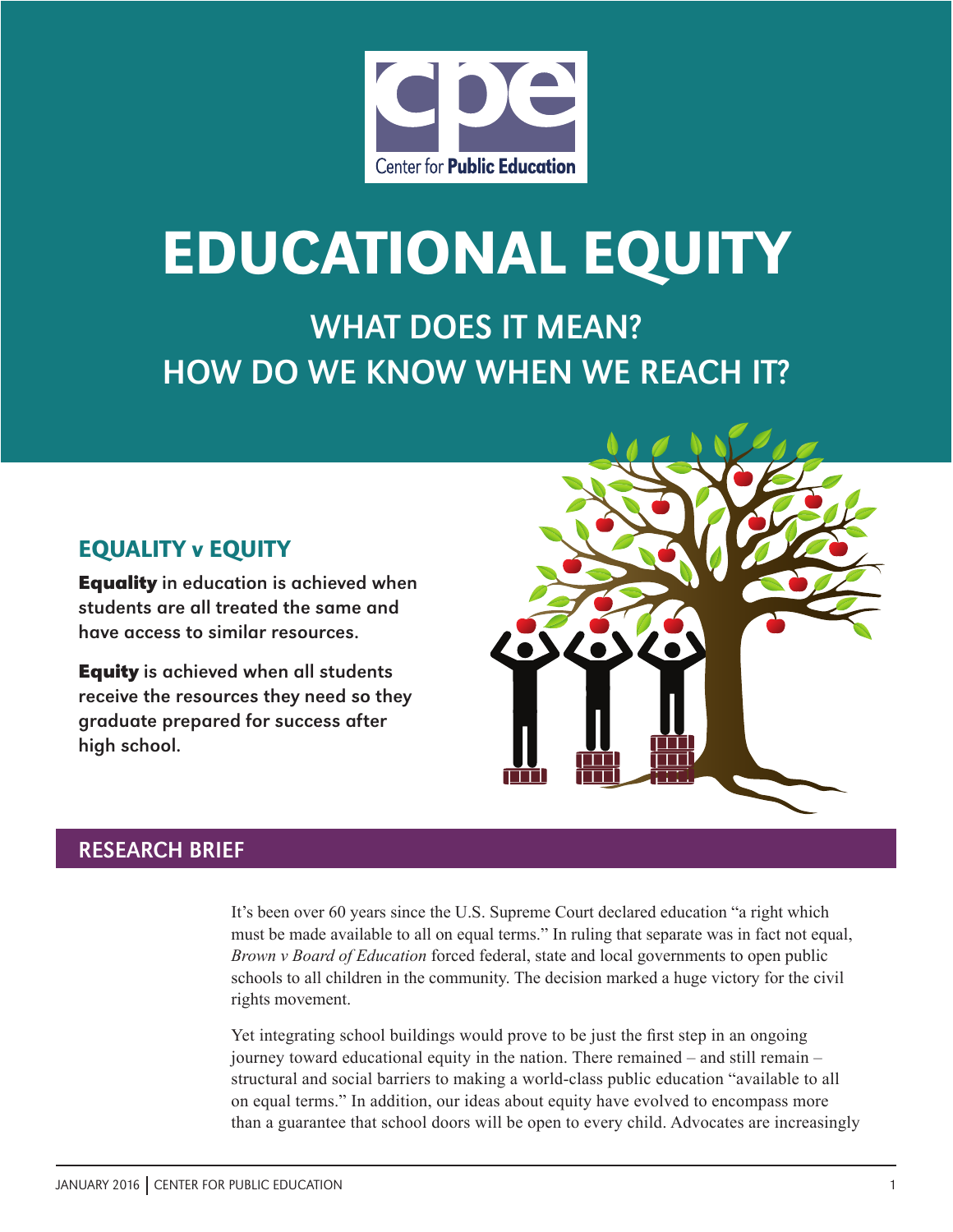concerned with allocating the resources and opportunities to learn that will equip all students for success after high school, recognizing that some students require more support than others to get there.

This has led many to argue for a view of equity that sets the goal as "adequacy," that is, the principle that all students should receive "an adequate education" whatever it takes to provide it (Brighouse & Swift, 2008). As an example of what the difference means in practice, consider a district that has a policy of one reading specialist per elementary school. Everyone would agree that this is an equal distribution. However, School A has 15 students who are reading below grade level whereas School B has 250 below grade level readers. Equal distribution is therefore not providing adequate services to the children in School B because the needs in that school are obviously much greater.

In this paper, CPE provides a brief overview of educational equity and its various, sometimes overlapping parts. We begin by reviewing the data on the students served by our public schools. We then describe the areas in an equity agenda that research shows will have the greatest impact on student outcomes: funding, curriculum, teachers and discipline policies. Our hope is to provide a common vocabulary for school boards to help them start conversations in their communities and thereby bring the nation closer to fulfilling its promise of equal opportunity for all.

#### The National School Boards Association on Equity

Public schools should provide equitable access and ensure that all students have the knowledge and skills to succeed as contributing members of a rapidly changing, global society, regardless of factors such as race, gender, sexual orientation, ethnic background, English proficiency, immigration status, socioeconomic status, or disability.

— NSBA Beliefs and Policies

#### **Where we are**

**A changing student population:** The U.S. is a much more diverse nation than it was around the time of the Brown decision. In 1960, 85 percent of the country was white. The largest minority group, African Americans, comprised 11 percent of the total population, and Asians, Hispanics and Native Americans represented less than 5 percent combined. Today the white population is about 63 percent of the total, and is expected to be less than half by the year 2050 (Pew Research Center, 2012). The demographic shift is most evident in our public schools where children of color are already the majority in the western and southern regions of the U.S. (NCES, 2015).

Childhood poverty has also increased. In 2000, 17 percent of the under 18 population lived in families below the poverty level. Today that percentage is 22 percent (Kids Count, 2015). In addition, the percent of English language learners in our schools increased over the last decade from 8 percent in 2001 to the current 10 percent (NCES, 2012).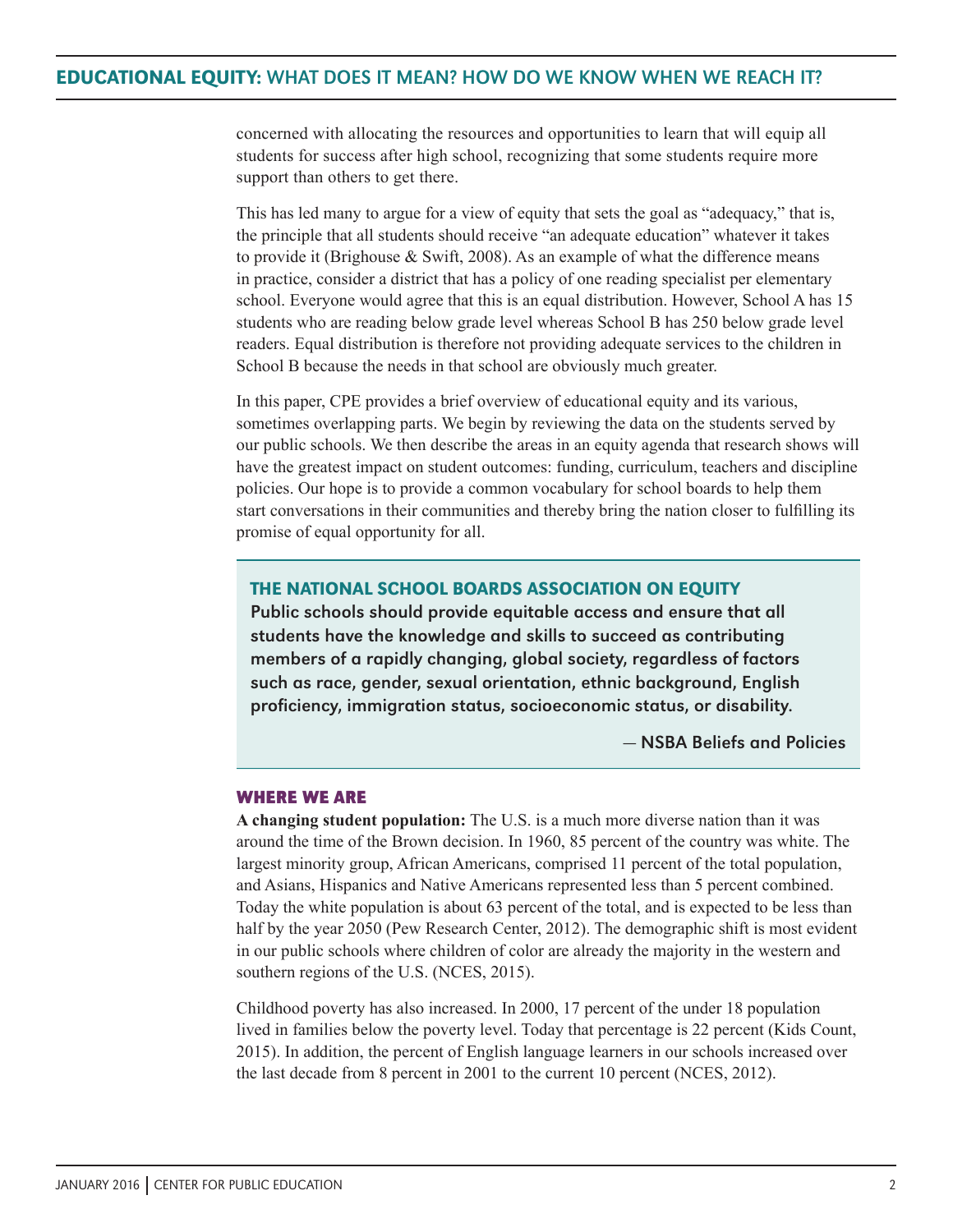#### 1990 1992 1996 2000 2003 2005 2007 2009 2011 2013 2015 - PROFICIENT 270 Grade 8 Math, 1990 –2015 by Race, Ethnicity & Family Income 210 230  $250$ 270 290 310  $\longrightarrow$  Asian/  $\longrightarrow$  White Pacific Islander - Hispanic - Low Income - Am. Indian - Black Alaska Native 237 246 259 288 306 259  $292$ 270 268 267 260 narrowed slightly but still remain wide.

**CHART 1:** Achievement gaps between student groups have

SOURCE: NCES, 2015



CHART 2: All time high graduation rates still show gaps.

Distressingly, after decades of progress in integrating schools, we have begun to witness their re-segregation by race and poverty. Gary Orfield and his team at UCLA's Civil Rights Project report that:

- Three-quarters of black and Latino students attend majorityminority schools; about two in five are in schools where the white population is less than 10 percent.
- The typical white student attends a school that is three quarters white.
- Minority students are also subject to "double segregation" by race and poverty.

The typical black student, for example, attends a school with a two-thirds poverty rate (Civil Rights Project, 2012).

**Achievement gaps:** Public schools have been steadily improving the performance of all student groups, most notably in math achievement and high school graduation, yet gaps remain. (See Charts 1 and 2)

In the U.S. today, our poorest students are nearly four times as likely to fail in math than their wealthiest peers (OECD, 2008). If we are to close the achievement gap completely, we must address current inequities in funding, access to high-level curriculum, access to good teachers, and how school discipline is imposed.

SOURCE: NCES, 2014

### **Funding**

Money is the clearest indicator of educational equity between districts. The

largest share of school revenue comes from state and local dollars. Combined, they support about 90 percent of the total budget. How these dollars are distributed within states can manifest in sizable revenue gaps between districts based on the poverty rates of the students they serve.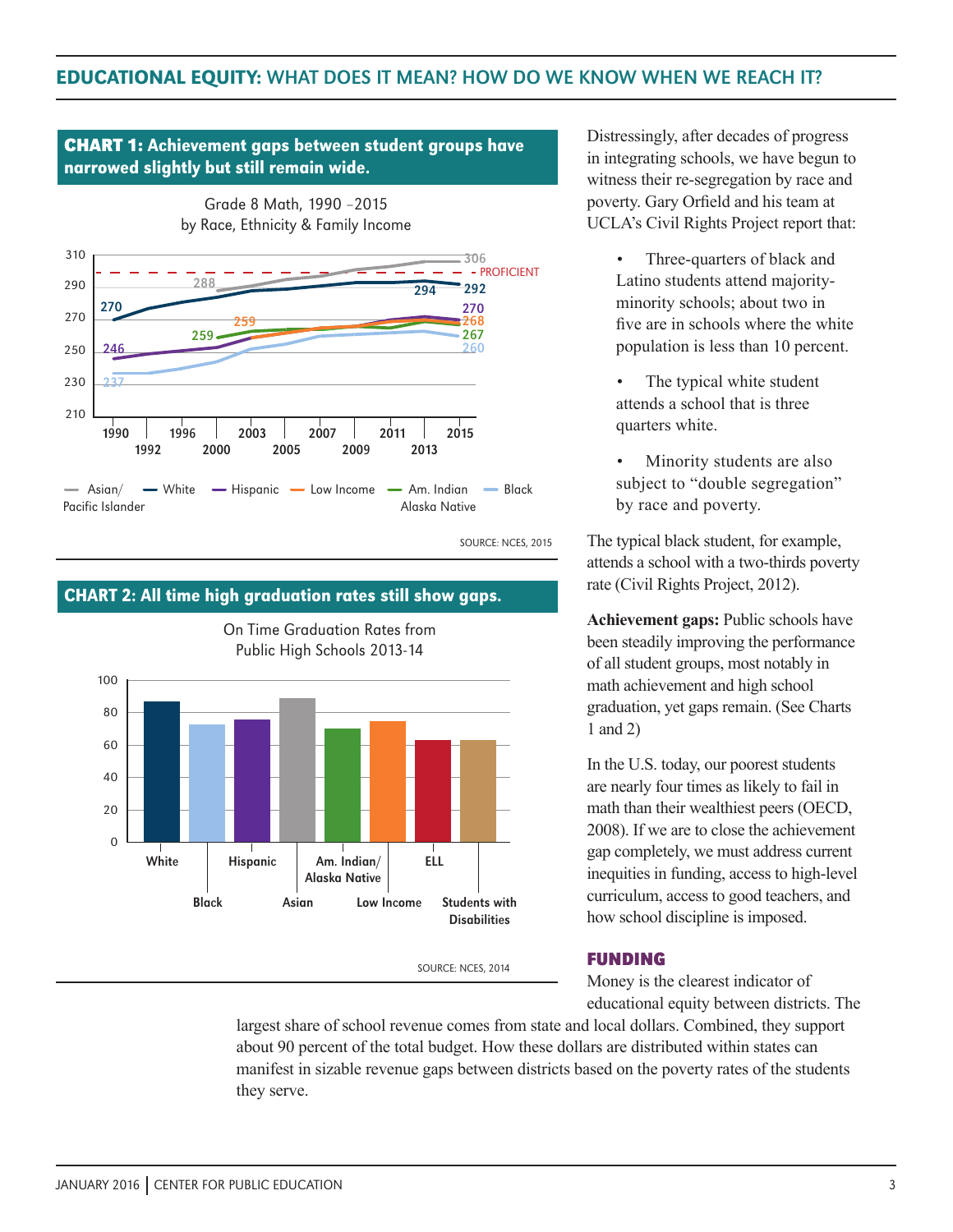The Education Trust reports that in 2012, the poorest districts in the nation – those in the bottom quartile ̶ received \$1,200 less per pupil than the wealthiest, top quartile districts. The national figure conceals large differences by state. The poorest districts in six states received at least 5 percent less than their wealthy counterparts; in one state, Illinois, they received nearly 20 percent less. However, the opposite pattern was seen in 17 states where the poorest districts actually receive at least 5 percent *more* per pupil dollars compared to those with lowest poverty rates; poor districts in Ohio, Minnesota and South Dakota received about 20 percent more.

Note that funding inequities may be understated. Most experts agree that an equitable distribution of education dollars would take into account the extra costs involved in districts with high proportions of low-income students or students with special needs such as disabilities or English language learners (Augenblick et al, 1997). "Weighted funding formulas" count pupils based on need in order to achieve equity. The federal Title 1 formula, for example, is based on a calculation that assumes educating students in poverty costs 40 percent more than the basic per pupil allocation.

The Education Trust repeated its analysis of funding inequity using Title 1's \$1.40 to \$1.00 formula. When adjusting for the additional needs of low-income students, the analysts found that the gaps were, not surprisingly, wider than when comparing dollar to dollar. In high-poverty districts, per pupil revenues were \$2,200 less overall than in low-poverty districts. Moreover, the number of states in which poor districts received at least 5 percent less than the wealthiest districts increased to 22 from six when looking at unweighted dollars, showing that many states still have a long way to go to close the funding gap (Education Trust, 2015).

#### **High-level curriculum**

It goes without saying that students are not likely to learn subject matter they are not





Percent of High Schoolers Taking Algebra 2/Trig

taught. Achieving educational equity, therefore, demands more than distributing funds more fairly. We must also guarantee that students have equal access to high-level curriculum.

This is actually one area where American schools have been making good gains. In 1990, only half of U.S. students had the benefit of Algebra II and Trigonometry and gaps based on race were wide: 57 percent of white high schoolers had taken these courses, compared to 44 percent of black and 40 percent of Hispanic students. By 2009, however, not only were these high-level math courses being taken by three-quarters of our students, the racial gaps had nearly closed. (Chart 3)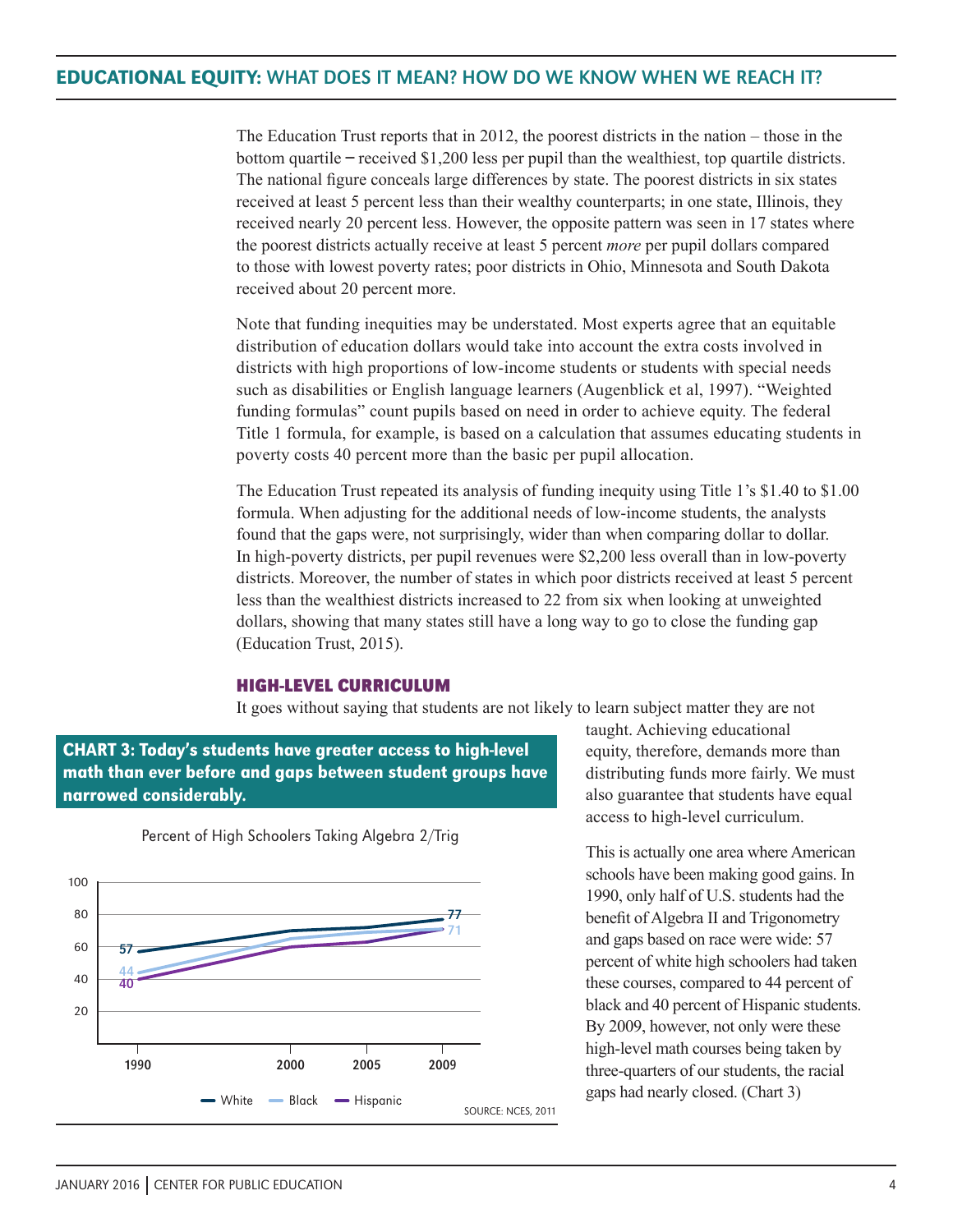

CHART 4: Not all high schools provide high-level math and

science courses.

Nonetheless, data from the Office of Civil Rights in the U.S. Department of Education shows that we still have schools that are not providing courses students need to succeed after high school. In 2012, 19 percent of high schools did not offer Algebra II and a stunning 11 percent could not even provide Algebra I. Access to lab sciences is even worse: 25 percent of our high schools did not offer chemistry and 37 percent did not have physics courses (Chart 4). Schools serving high proportions of students of color were the most likely to fall in this category (OCR, 2014).

Access to high-level curriculum needs to start long before high school, of course. School districts need to make sure

elementary and middle-schools provide a curriculum to all students that places them on track to graduate college- and career-ready. High-quality pre-kindergarten needs to be part of the mix, too. Good early education is especially beneficial to children from low-income or non-English speaking families by helping them start school with the same skills as their classmates from more advantaged circumstances (CPE, 2008).

#### **Good teachers**

Teachers have more influence on student learning than any other school factor (CPE, 2009). Moreover, the impact of high-performing teachers has been shown to be similar regardless of school characteristics, making teacher quality a major element in equity plans (Reform Support Network, 2015).

There is no single way to define teacher quality. Experience, credentials and academic background have all been shown to have an effect on student learning in varying degrees. In addition, new "growth" or "value-added" measures have been developed to relate student gains to individual teachers. In truth, all of these indicators matter.

By some measures, the qualifications of the nation's teaching force have been improving in recent years. For example, new teachers are stronger academically than their counterparts 20 years ago based on SAT scores and number of Master's Degrees (Goldhaber & Walch, 2014). Yet we still are not fully able to grant all students fair access to qualified teachers. Whether quality is defined as certification, subject knowledge or impact, poor students and children of color are less likely to be taught by well qualified teachers than their peers. (See Chart 5 on the next page)

In high-poverty (over 50%) high schools, for example, 52.4 percent of teachers were fully certified compared to 61.1 percent elsewhere. In addition, fewer new teachers in poor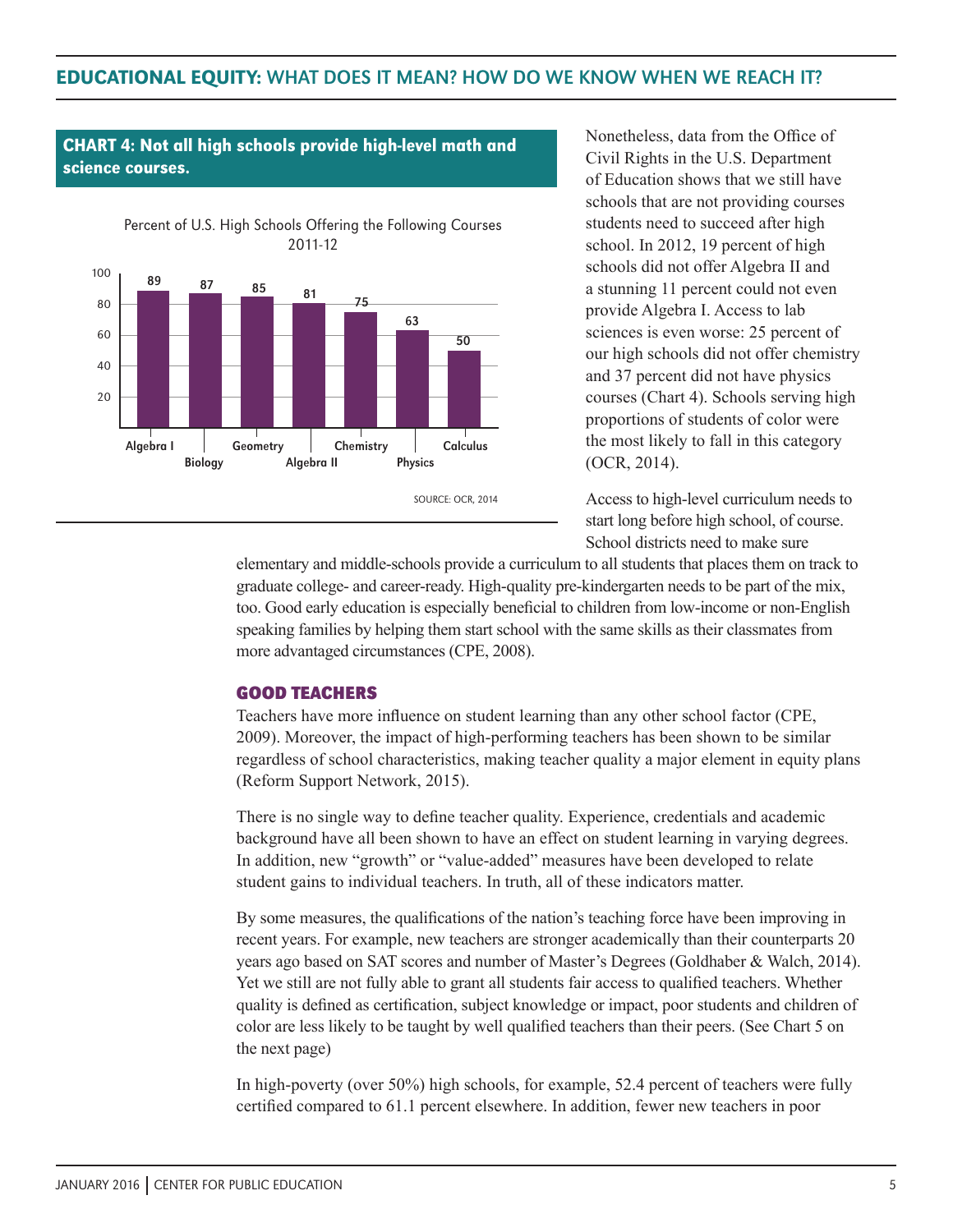# CHART 5: High-poverty high schools are most likely to have classes taught by teachers out of their field.



schools had any practical teaching experience as part of their training prior to taking charge of their classrooms: 39.3 percent had student teaching credits compared to 51.1 percent in wealthier schools. Similar gaps are present in schools based on the enrollment of students of color (NCES, 2012).

"Effective teachers"– that is, teachers whose impact on student learning is above the average – also tend to disproportionately serve in wealthier schools. In one southern state, highly effective teachers comprised 15 percent of the staff in high-poverty, highminority schools, but were 20 percent in low-poverty, low-minority schools (Reform Support Network, 2015).

In July 2014, the U.S. Department of Education announced its Excellent Educators for All Initiative in order to help assure students have equal access to good teachers. The three part initiative includes the development of state Comprehensive Educator Equity Plans that will "put in place locally-developed solutions to ensure every student has effective educators" as required under Title 1 of the Elementary Secondary Education Act. State equity plans were submitted to the Department in June 2015 and, as of this writing, 42 have been approved.

#### **Discipline**

We've established that in order for students to be successful, they need access to wellfunded schools, high-level curriculum and qualified teachers. They also need to actually be in school to get the benefit of these resources. An analysis of NAEP scores, for example, showed that eighth-graders who were absent three or more days in the past month were significantly outscored by their classmates who were present every day: 60 percent of students with absences scored at the basic level or better compared to 78 percent of those with none (NCES, 2009).

Absenteeism has many causes, but discipline policies that make heavy use of out-ofschool suspensions are among them and can place students at risk of academic failure. In addition, students with multiple suspensions have a higher likelihood of dropping out, and can even lead to worse outcomes – substance abuse and delinquency in the community (Losen et al., 2015).

Such policies can produce a harmful school climate for students overall. But they also have a disproportionate effect on students of color and students with disabilities (See Chart 6 on the next page).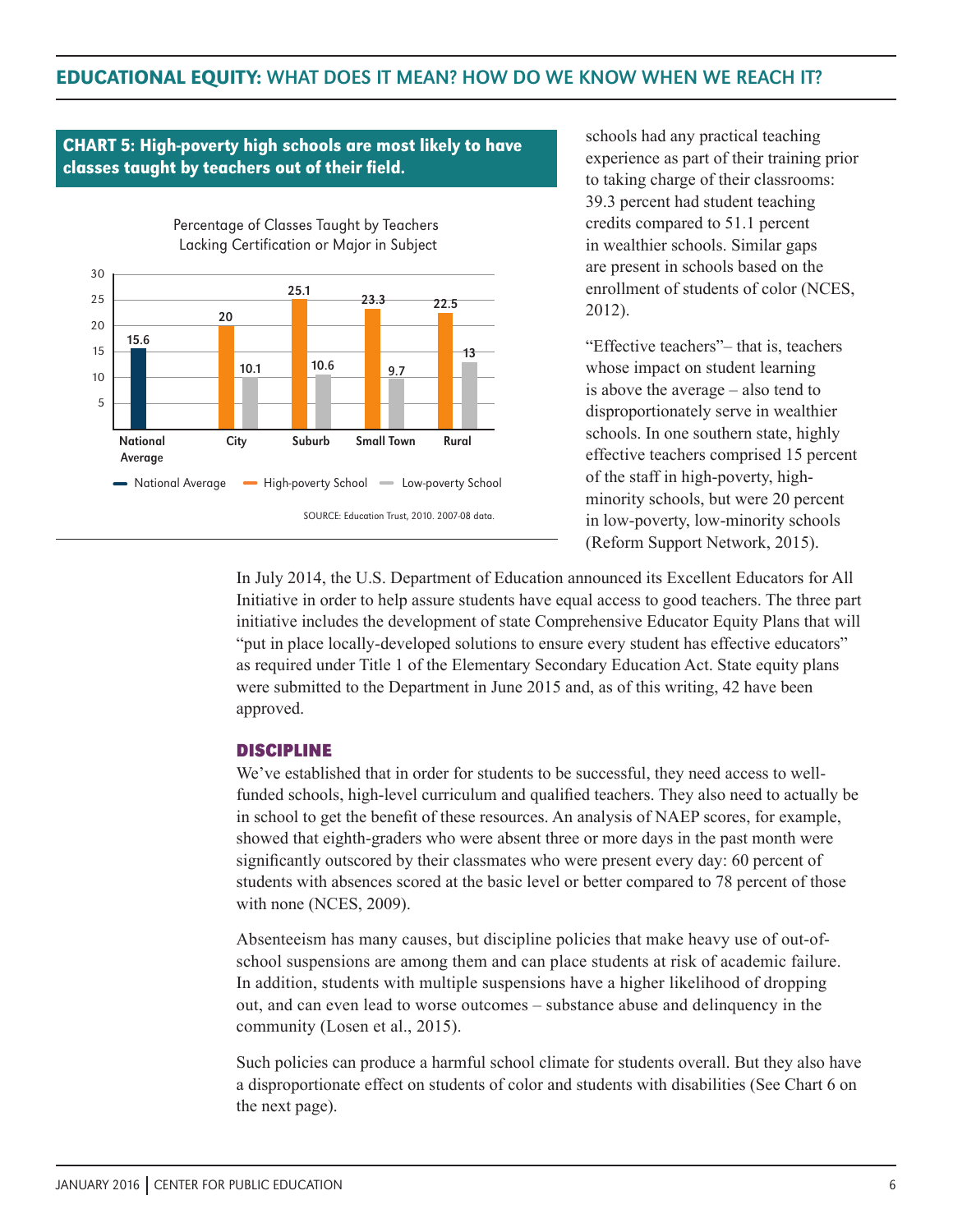# **CHART 6: Suspension rates by student group show** gaps, 2011-12.



## CHART 7: Black students are disproportionately represented in out-of-school suspensions for first referrals.

|              | Percent referred for<br>disciplinary action | Percent of these<br>whose 1st referral<br>was for a code of<br>conduct violation | <b>Percent of 1st</b><br>referrals resulting<br>in out-of-school<br>suspension |
|--------------|---------------------------------------------|----------------------------------------------------------------------------------|--------------------------------------------------------------------------------|
| <b>Black</b> | 75.1                                        | 94.2                                                                             | 26.2                                                                           |
| White        | 64.8                                        | 92.7                                                                             | 18.0                                                                           |
| Hispanic     | 46 ዓ                                        | 93.3                                                                             | 99                                                                             |

SOURCE: Fabelo et al, Breaking Schools' Rules, The Council of State Governments/ Public Policy Research Institute, July 2011 According to NSBA's policy guide on out-of-school suspensions, "African American, Latino and Native American students, in particular, are far more likely to be suspended, expelled, and arrested than their white peers, even when accused of similar behavior" (NSBA, 2013).

An in-depth study of discipline in Texas schools examined referral rates of students by race between seventh and twelfth grades (Chart 7). The researchers discovered that black students were far more likely than their white or Hispanic classmates to be given an out-of-school suspension for a first disciplinary referral. This finding calls into question any suggestion that students of color are suspended more often because they are breaking more rules than white students. At the very least, it should prompt school leaders to look more closely at their policies and the students they affect.

## **Toward an equitable system for all students**

The equity issues addressed in this brief – funding, high-level curriculum, good teachers, and discipline policies – by no means represent an exhaustive list. Unmentioned but also important resources for assuring equity include

extra academic supports for low-performing students; access to technology both in school and at home; comprehensive family services; mentorships and trained counselors, and more. Nonetheless we have attempted to present those elements of education that research shows have the most impact on student learning and therefore deserve close attention when developing equity plans.

School leaders who want to make sure their schools are equitable should first look at their data:

- What is our performance by school and by student group?
- Do all schools have adequate funding? Do funds flow to schools according to need?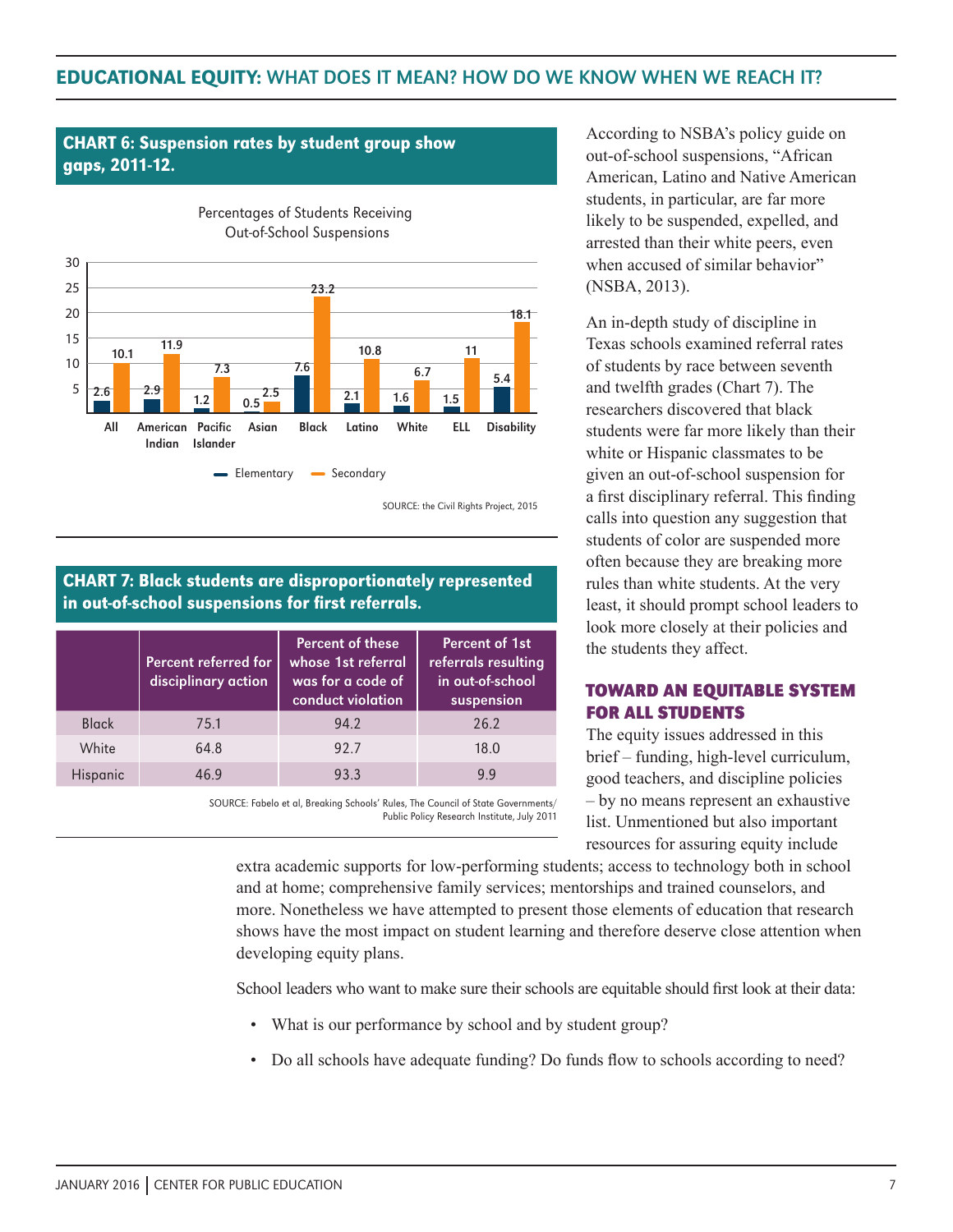- Do we provide high-level curriculum in all of our schools? Do our high schools offer course sequences in high-level math from Algebra I to calculus, and science from biology to physics? Do we offer AP courses and is access open to all? Do we provide extra supports to struggling students and have policies in place to make sure they get the benefit of these supports?
- What are the qualifications of our teaching staff? Is teacher quality distributed equitably among schools as well as within the school building? Do all student groups have fair access to the best teachers? Are teachers well-supported? Do we reward teachers who serve the neediest students?
- How do our overall discipline rates compare to other districts? Do we suspend students more often than others? Are discipline rates similar for all student groups? Do we have enough school counselors and trained mentors to support students and work in partnership with families?
- Finally, do we monitor our progress? Do we make adjustments when needed? Are all of our students learning, engaged and on track to graduate college- and career-ready?

*Author: Patte Barth is the director of the Center for Public Education, an initiative of the National School Boards Association.* 

#### **Learn more from NSBA:**



Achieving Excellence for All: A guide to diversity-related policy strategies for school districts, 2011

Amicus Briefs: Whether the Fifth Circuit's re-endorsement of the University of Texas at Austin's use of racial preferences

in undergraduate admissions decisions can be sustained under this Court's decisions interpreting the Equal Protection Clause of the Fourteenth Amendment, including Fisher v. University of Texas at Austin, 133 S. Ct. 2411 (2013)

Partnerships not Pushouts: A guide for school board members: Community Partnerships for Student Success, April 2014

National School Boards Association, Addressing the Out-of-School Suspension Crisis: A policy guide for school board members, 2013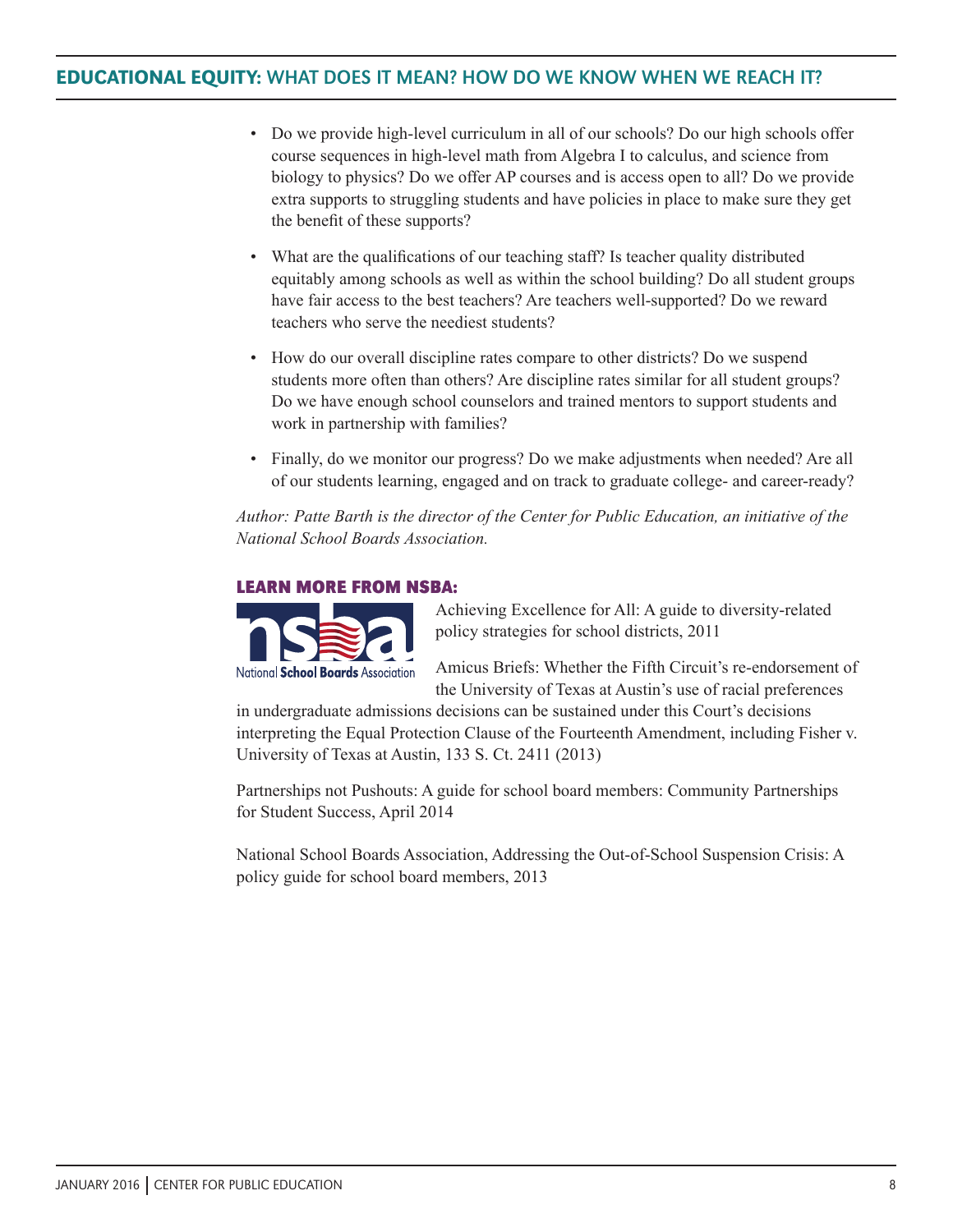#### **Bibliography**

Augenblick, John G., Myers & Anderson, Equity and Adequacy in School Funding, 1997, The Future of Children, Financing Schools.

Brighouse, Harry, & Swift, Putting educational equality in its place, American Education Finance Association, 2008: http://www.mitpressjournals.org/doi/abs/10.1162/ edfp.2008.3.4.444#.VpVoCfkrIsk

Center for Public Education, How good are your teachers? Does highly qualified mean highly effective? 2009: http://www.centerforpubliceducation.org/Main-Menu/ Staffingstudents/How-good-are-your-teachers-Trying-to-define-teacher-quality/Doeshighly-qualified-mean-highly-effective.html

Fabelo et al, Breaking Schools' Rules, The Council of State Governments/Public POlciy Research Institute, July 2011

Goldhaber, Dan, & Walch, Gain in Teacher Quality, Education Next, 2014: http://educationnext.org/gains-in-teacher-quality/

Kids Count Data Center, Children in Poverty by Race and Ethnicity, 2015, Annie E Casey Foundation: datacenter.kidscount.org

Losen, Danial, Hodson, Keith, Morrison & Belway, Are we closing the school discipline gap? 2015, The Center for Civil Rights Remedies, University of California, Los Angeles.

National Center for Education Statistics (NCES), The Condition of Education 2015, US Department of Education: http://nces.ed.gov/programs/coe/indicator\_cge.asp#info

NCES, Beginning K-12 Teacher Characteristics and Preparation by School Type, 2009, US Department of Education, 2012

NCES, Condition of Education 2012, Indicator 8 (ELL), US Department of Education: http://nces.ed.gov/pubs2012/2012045\_2.pdf

NCES, Nations Report Card 2015, US Department of Education: nces.ed.gov/nationsreportcard

NCES, Common Core of Data 2013-14, Table 1. Public high school 4-year adjusted cohort graduation rate, US Department of Education

NCES, High School Transcript Study 1990–2009, US Department of Education, 2011

NCES, Status and Trends in the Education of Racial and Ethnic Groups, 2009, Indicator 16 – Absences, US Department of Education